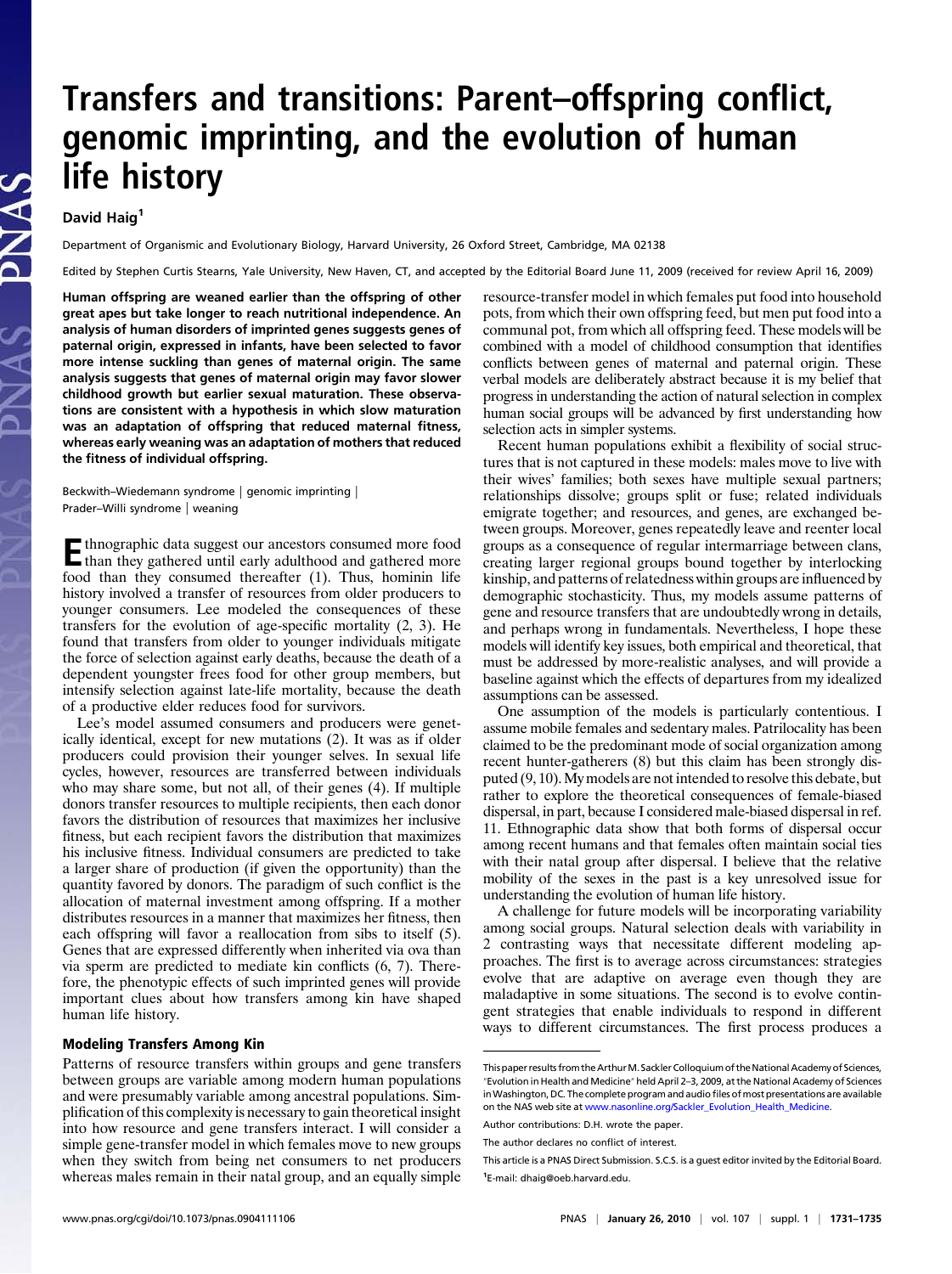| Human syndrome                    | Some (epi)genetic causes                         | $Ref(s)$ . |
|-----------------------------------|--------------------------------------------------|------------|
| Beckwith-Wiedemann syndrome (BWS) | Excess expression of paternally-expressed IGF2   | 23,57      |
|                                   | Inactivation of maternally-expressed CDKN1C      |            |
| Silver-Russell syndrome (SRS)     | Maternal methylation pattern of paternal 11p15.5 | 23,58      |
|                                   | Maternal uniparental disomy 7                    |            |
| Prader-Willi syndrome (PWS)       | Deletion of paternal 15q11-13                    | 35,59      |
|                                   | Maternal uniparental disomy 15                   |            |
| Temple syndrome (TS)              | Deletion of paternal 14q32                       | 49         |
|                                   | Maternal uniparental disomy 14                   |            |

general-purpose phenotype and the second a repertoire of context-specific adaptations.

Gene-Transfer Model. A young woman enters a group where she lacks relatives and accumulates kin by reproduction. At first her kin are restricted to her own offspring but later include grandoffspring, as her sons mature and reproduce with younger unrelated women. By contrast, a young man remains within his natal group and obtains one or more wives from neighboring groups. The dependent kin of his group consist of his own offspring, his younger sibs, and a mixture of patrilineal nieces, nephews, and cousins. As he ages, the composition of reproductive males in his group gradually shifts from uncles and brothers to sons and nephews. At the same time, the population of dependent young shifts to grandchildren and progressively more distant patrilineal kin.

In this scenario, the productive older individuals of a group consist of unrelated females and related males. Thus, the group's genetic cohesion is maintained via patrilineal descent, including descent from shared paternal grandmothers, while the genetic fissures separate matrilines. Genetic cohesiveness declines as new females enter the group and establish new matrilines. Eventually, the group may become unstable and split, possibly into separate matrilines of older females.

Resource-Transfer Model. In the gene-transfer model, a young wife's only kin among the younger consumers of her group are her own offspring. From her genetic perspective, these are the rightful focus of her (and her husband's) provisioning. By contrast, her husband is one among a group of related males and has a genetic interest in their offspring as well as his own. Therefore, he gains more inclusive fitness from contributions to a common pot than does his wife, and has less incentive to hoard food for his own household.

For purposes of abstraction, I will assume men put food into a communal pot from which all juveniles feed whereas women put food into a household pot from which their own offspring feed. Each additional male hunter enhances the amount of resources put into the communal pot (and spreads the risks from hunting; 12) whereas each additional female gatherer competes for local resources with other households. Mothers increase their fecundity if they can shift some of the burden of childrearing from the household to the communal pot. To mix metaphors, the communal pot is a commons on which the offspring of different households graze and, if unregulated, is expected to be overstocked (3, 13). Fathers favor longer interbirth intervals (lower stocking rates) than mothers because of their greater relatedness to offspring of other households. (This prediction is sensitive to relaxation of the assumptions of stable monogamy and patrilocal residence).

Consumption Model. In the above model, offspring have 3 sources of food: items collected by their mother and contributed to the household pot, items contributed to the communal pot by adult males, and items collected by the child itself. Food taken from the household pot reduces food available to sibs whereas food taken from the communal pot reduces food available to offspring of all households. Food that an offspring forages for itself reduces demands on the household and/or the communal pot. Given a choice between taking an equivalent item from the household pot or communal pot, a child would generally prefer the communal pot because the personal benefit is the same but the cost is spread across a larger group of less-related kin.

Conflicts over resource consumption can exist within the genomes of children between genes of maternal and paternal origin. Suppose that faster feeding from a pot results in the guzzler obtaining more food (individual benefit) at the cost of greater spillage (group cost). The consumers from each household pot comprise a smaller group of maternally-derived alleles than paternally-derived alleles (because some consumers are maternal halfsibs with different fathers) whereas the consumers from the communal pot comprise a smaller group of paternally-derived alleles than maternally-derived alleles (because consumers are the progeny of related fathers but unrelated mothers). Therefore, paternally-expressed genes are predicted to promote faster eating and greater spillage from the household pot, whereas maternallyexpressed genes are predicted to promote faster eating and greater spillage from the communal pot (14). If younger children are fed from the household pot but older children are fed from the communal pot, then maternally-derived alleles of children would favor graduation to the communal pot at a younger age than the age favored by paternally-derived alleles.

As a consequence of asymmetries of patrilineal and matrilineal relatedness within social groups, imprinted genes are predicted to influence how much a child consumes and at whose expense, and to accelerate or retard transitions between life-history stages.

### Ontogeny of Resource Transfers

Human development is associated with a series of transitions that influence the pattern of resource transfers. After ovulation, the early embryo subsists on tubal and uterine secretions, and reserves deposited in the oocyte. After implantation, the offspring gains direct access to maternal blood via a hemochorial placenta. Parturition is marked by the abrupt loss of the placental haustorium and its replacement by suckling at the breast. Weaning is a more or less gradual process by which milk is first supplemented, and then replaced, by other foods. Adrenarche is defined by increased secretion of adrenal androgens but coincides approximately with the eruption of the first permanent molars and the behavioral and cognitive changes known as the 5- to 7-year shift (15, 16). Gonadarche marks the start of the transition from life as a non-reproductive consumer to life as a reproductive provider. Sexual maturation may be associated with dispersal from the natal group.

The question whether to invest in a child comes logically before the question how much to invest. The next section considers "decisions" to terminate investment and redirect resources to other fitness-enhancing activities. Subsequent sections discuss genetic conflicts over amounts transferred and the timing of ontogenetic transitions. These sections will consider 4 disorders of imprinted gene expression (Table 1): Beckwith–Wiedemann syndrome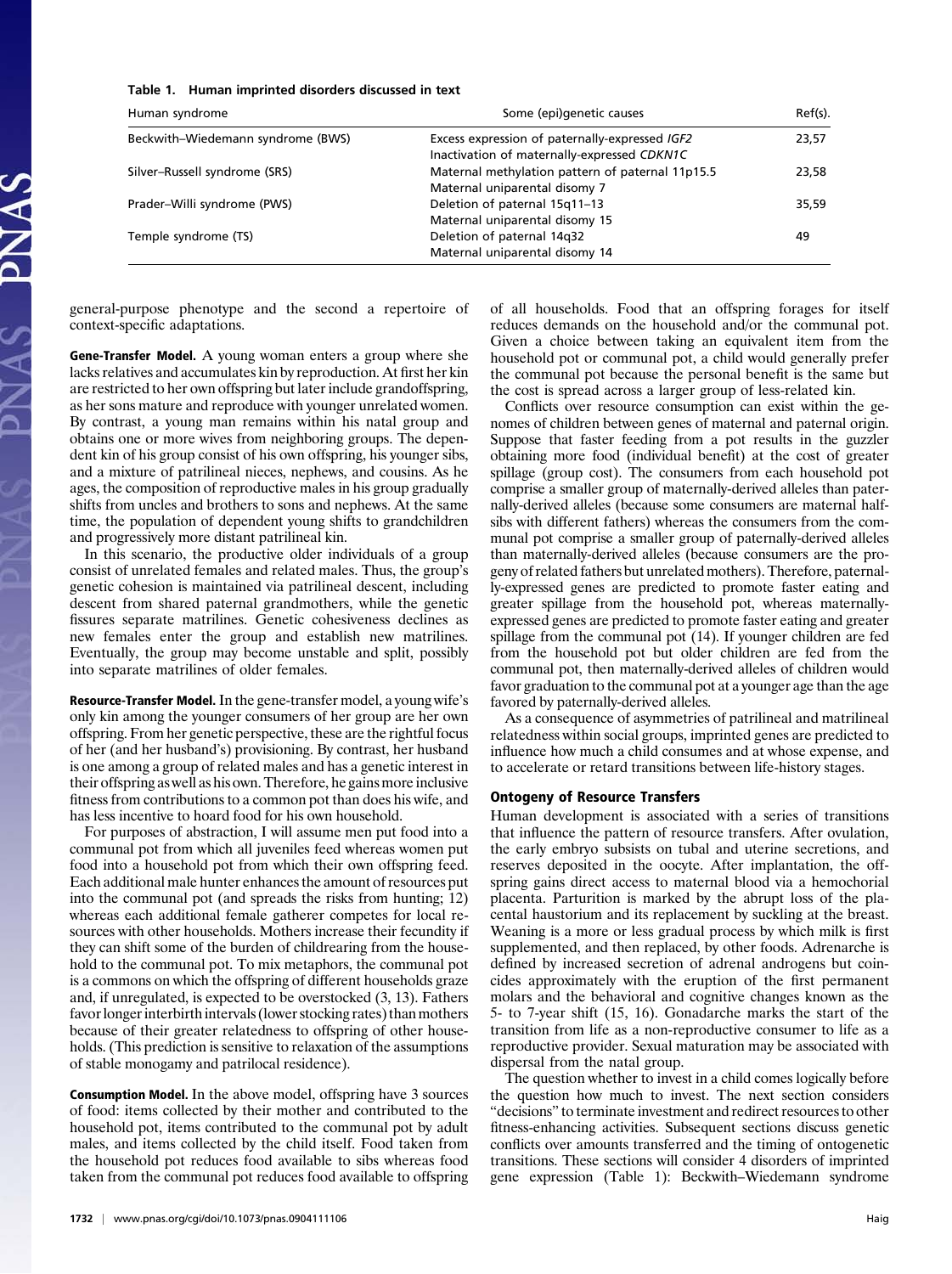(BWS) is associated with excess expression of paternal alleles or deficient expression of maternal alleles, and is expected to exaggerate phenotypic effects that enhance a child's patrilineal inclusive fitness at a cost to its matrilineal inclusive fitness. Silver–Russell syndrome (SRS), Prader–Willi syndrome (PWS), and Temple syndrome (TS) are associated with excess expression of maternal alleles, or deficient expression of paternal alleles, and are expected to exaggerate phenotypic effects that enhance a child's matrilineal inclusive fitness at a cost to its patrilineal inclusive fitness.

Selective Abortion and Infanticide. The death of a child (or embryo) is associated with a fitness cost for its parents and an inclusive fitness cost for other kin, but this loss of fitness via the child can sometimes be compensated by fitness gains via other individuals. Each individual will favor termination of investment in a child if resources can be redeployed to other uses that yield a higher return of inclusive fitness. The costs and benefits of termination may be weighed differently by different group members, depending on their relative relatedness to the discarded child and to other individuals who would benefit from its abandonment. The child is the group member most closely related to itself and, therefore, the least likely to favor its own elimination.

If a child were to die at 7 years, it were better that an infant die at 7 months; if an infant were to die at 7 months, it were better that a babe die at 7 days; and if a babe were to die at 7 days post partum, it were better still that an embryo die at 7 days post conception. It takes 1 death to eliminate 1 copy of a deleterious dominant allele (or 2 copies of a deleterious recessive allele), and the death will have less effect on parental fitness the earlier it occurs. Reproductive compensation for early deaths thus favors the evolution of screening processes, operating before major commitment of resources, that convert small differences of expected fitness into lethal differences (17–19).

Early embryos are easily replaced. Therefore, mothers are expected to be "fastidious" about which embryos implant, and to abandon embryos much more readily than they would abandon a child. The genetic diseases we see at birth are disorders that were compatible with prenatal survival and that evaded detection in utero. Two considerations probably contribute to the inefficiency of prenatal screening. The first is the difficulty of testing many aspects of postnatal gene function in embryos. The second is parent–offspring conflict: embryos have less stringent criteria for continuation of pregnancy than mothers (19).

Mothers probably have effective control over whether, and how much, to invest in offspring during the earliest stages of pregnancy. Implantation, however, marks a major shift in power from mother to offspring. Once an embryo is securely ensconced within the uterus, the offspring has greater control over the delivery of maternal investment than it has at any postnatal stage. Beyond the early stages of pregnancy, a fetus probably has an effective veto on termination of maternal investment and effective control over when to be delivered.

Power to control maternal investment shifts decisively back toward the mother at birth, when a nipple replaces the placenta as the conduit for nutrient transfer. The immediate postnatal period may be the first opportunity to abandon an offspring since the earliest stages of pregnancy (20, 21). Decisions to abandon infants may be influenced by group members with genetic interests distinct from either mother or infant.

Till Birth Do Us Part. Genes of paternal origin are predicted to promote increased demands on mothers during pregnancy whereas genes of maternal origin are predicted to promote reduced demands (6, 7). Strong support for these predictions comes from BWS and SRS, the former associated with fetal overgrowth and the latter with intrauterine growth retardation  $(22, 23)$ .

The notoriously tight fit between the size of the fetal head and the width of the maternal pelvis suggests that fetuses "choose" to

remain inside their mother until the last practical moment. Offspring must have been substantially safer within the uterus than at the breast if the benefits of prolonged gestation were to have outweighed the increased risks of birth complications. I conjecture that longer gestation enhanced the average fitness of offspring but reduced the average fitness of their mothers. There is limited evidence for effects of imprinted genes on gestation length. Gestation is shortened by 2–3 weeks in SRS (22) and preterm and postterm delivery are both increased in PWS (24).

Infancy and Early Childhood. The costs of lactation are borne directly by mothers, although maternal costs may be subsidized by other group members. Supplemental foods are typically introduced early, usually by 6 months (25). At first, these foods must be specially prepared because the infant's gut and dentition are immature. In natural fertility populations, cessation of suckling usually occurs at some time before a child's third birthday with the onset of the mother's next pregnancy (26). More intense suckling and later introduction of solid food prolong lactational amenorrhea (27). Conversely, less intense suckling would shorten interbirth intervals and cause earlier weaning.

Shorter interbirth intervals are associated with increased maternal fecundity but reduced offspring survival (28). Therefore, maternally-derived alleles of infants are predicted to favor lower intensity suckling, greater appetite for supplemental foods, and earlier weaning than paternally-derived alleles. Poor suck is characteristic of infants with SRS, PWS, and TS (24, 29–32). Moreover, infants with SRS show little interest in food and require small frequent feeds (29–31). The large tongues of infants with BWS (33) suggest a role for paternally-expressed genes in the development of the infant's suction pump.

Postnatal feeding is severely perturbed in PWS. This syndrome has been classically described as having 2 phases: poor suck and failure to thrive in infancy, followed by hyperphagia and onset of obesity in early childhood. Recent reviews suggest a more complex 3-phase history with the onset of obesity (18–24 months) occurring before the onset of hyperphagia (5–13 years) (34, 35), but other reviews continue to describe hyperphagia as commencing before excessive weight gain (24).

Two articles have interpreted the change in appetite observed in PWS as a reflection of evolutionary conflict between maternal and paternal alleles over food transfers from parents. Haig and Wharton (36) proposed that paternally-expressed transcripts promote suckling during early infancy but inhibit appetite for supplemental foods at the time of weaning. In the absence of these transcripts, infants with PWS have poor suck during the period of exclusive lactation but develop an insatiable appetite at the time of weaning. The effect of these transcripts was to increase reproductive costs to mothers by extending lactational amenorrhea for the benefit of the offspring (36). Úbeda (37) argued that fathers pay a greater proportion of provisioning costs after weaning and that maternally-expressed transcripts from the PWS region increase demands on fathers for the benefit of weaned offspring. Both articles were based on a 2-phase model of PWS with onset of hyperphagia at the time of weaning. If the onset of hyperphagia is delayed to 5 years or later, then these models may need to be revised because this age correlates more with adrenarche than weaning.

Adrenarche and Preadolescence. Adrenarche occurs at about the age (5–7 years) that the child's immediately younger sib is being weaned because the child's mother is pregnant with the next younger sib. This is an age of significant behavioral and cognitive changes. Children are given more responsibilities, interact more with peers, and develop social norms of reciprocity (15). The sharing decisions of 3- to 4-year-olds are mainly self-centered, whereas 7- to 8-year-olds will share food equitably within their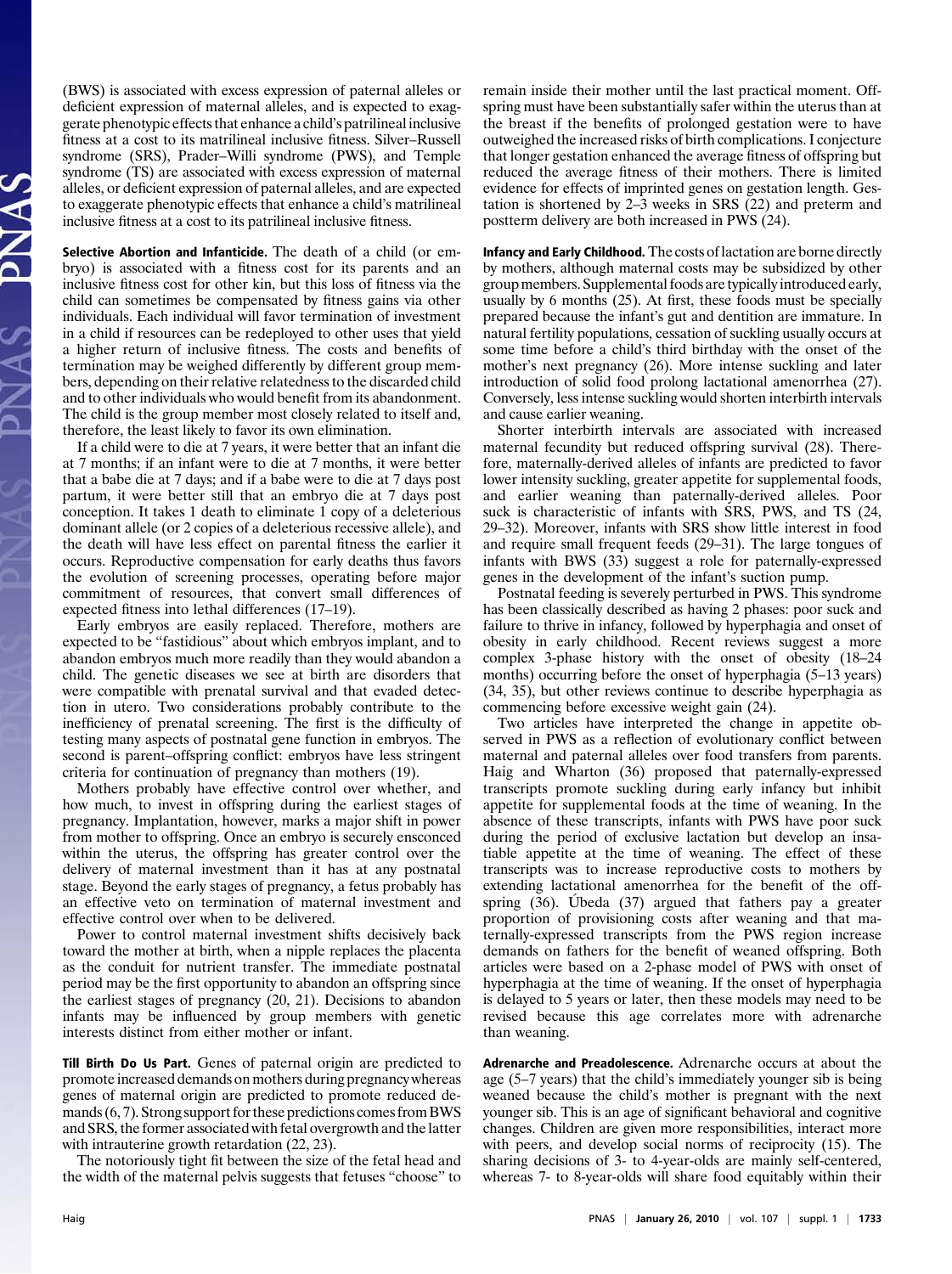social group (38). Whether these changes are influenced by adrenal androgens is currently unknown.

I conjecture that adrenarche occurs at an age when the child's sustenance was shifting from predominant reliance on the household pot to greater reliance on the communal pot and self-provisioning. Therefore, genes of maternal origin might be expected to favor earlier adrenarche than genes of paternal origin. Consistent with this hypothesis, premature adrenarche is common in PWS (39), but I know of no data that allow comparison of the relative timing of adrenarche and onset of hyperphagia in PWS.

Children older than 6 years are often expected to work and, cross-culturally, women rather than men are the principal beneficiaries of children's labor (40). Anthropologists have observed marked variation in children's contribution to their own upkeep among hunter-gatherer societies (41, 42). The hyperphagic phase of PWS is associated with behaviors that have been variously described as "foraging" and "food-stealing" (43). It is possible that these terms encompass functionally distinct behaviors. Foraging could reduce withdrawals from the household pot, whereas stealing could increase withdrawals from the communal pot, with both behaviors benefiting genes of maternal origin, but this is mere speculation until the behaviors are better characterized.

Postnatal growth in BWS is characterized by marked acceleration of bone age in infancy and early childhood. Final height is on average 2.5 SD above the mean (44). By contrast, bone age is often delayed in young children with SRS and final height is on average 3.6 SD below the mean (45). This reduction in final height results from slow growth in utero and during the first postnatal months with absence of subsequent catch-up growth (22, 46). In both BWS and SRS, spontaneous puberty occurs at the normal age (44, 45). Length in PWS is within the normal range through the first postnatal year, but declines to the third centile by 3 years, with a further loss in relative height due to absence of the pubertal growth spurt (46).

Fetal and early infant growth are severely perturbed in BWS and SRS. Therefore, genes from chromosome 11p15.5 appear to be major regulators of growth during this period. By contrast, birthweight is within the normal range in PWS, but growth subsequently falters. Therefore, paternally-expressed genes from chromosome 15q11-q13 appear to promote postnatal growth, at least in part, via increased secretion of growth hormone (GH) because GH therapy restores normal adult height in individuals with PWS (47). These observations suggest 2, partially dissociable, phases of growth during early childhood (48).

Childhood is a period of prolonged slow growth. Clinical data from imprinting disorders suggest paternally-expressed genes promote, and maternally-expressed genes inhibit, childhood growth. This implies that larger size benefited offspring at a cost to their mothers' residual reproductive value, although the nature of this tradeoff is not altogether clear. Slow growth, with delayed puberty, would have reduced the rate at which food needed to be supplied to offspring but could have increased the total transfers needed to raise a child to independence.

Puberty. Premature puberty is characteristic of TS (49). Precocious early signs of puberty are also common in PWS (50), but pubertal progression is incomplete, with a weak or absent growth spurt (24, 51). Thus, imprinted genes influence the timing of gonadarche and the pubertal growth spurt, but a clear pattern is absent, perhaps because of the complexity of the underlying selective forces.

In my simple models, gonadarche occurs in the natal group of both sexes. But, when a young couple reproduces, their offspring consume resources in his natal group but her dispersal group. The selective forces associated with the onset of gonadarche are

complex because they depend on the relative timing of the transition from being a net consumer to a net producer, of the dispersal of females, and of first reproduction in both sexes.

Offspring presumably benefited from each additional year of prereproductive development by accumulating social, and other, experience that allowed them to function as more effective adults, but this learning period was subsidized by withdrawals from the household and communal pots. From the perspective of other group members, ecological conditions could shift the balance between the benefits of adding an extra adult-sized contributor to the communal pot (favoring earlier male entry to adulthood) and the costs of increased competition from adding an extra household (favoring delayed male entry to adulthood). In contrast, if a daughter's ended sojourn in her natal group increases local resource competition, then one might predict that her paternallyderived genes would favor earlier maturation and dispersal.

Age at puberty is variable among and within human groups and shows strong secular trends (52). Moreover, pubertal timing appears sensitive to both nutritional and social cues. For example, children born in the developing world, but adopted by European families, have high rates of precocious puberty (53) and father absence is associated with early menarche (54). Whether this variability reflects evolved responses to cues of local relatedness and resource transfers remains an open question.

#### Evolution of Human Life History

Humans take longer to reach nutritional independence than other great apes but have shorter interbirth intervals (25, 55, 56). As a consequence of these two derived features of human life history, mothers often care for "litters" of different-aged offspring. Roughly speaking, a human mother can produce 2 offspring in the time it takes a chimpanzee mother to produce one. Weaning, adrenarche, and first molar eruption are approximately contemporaneous in chimpanzees, but a human mother is weaning her second offspring by the time her first offspring is undergoing adrenarche and cutting its first molar. As a further contrast, a chimpanzee weanling is responsible for feeding itself but a human weanling is fed by others for many years.

I conjecture that prolonged maturation was an adaptation of human offspring that enhanced their individual fitness at a cost to their mothers' fecundity whereas early weaning was an adaptation of mothers that enhanced their fecundity at the expense of offspring survival. This hypothesis is based on substantial evidence that paternally-expressed genes favor more intense suckling, and suggestive evidence that maternally-expressed genes favor earlier sexual maturation. The observation that imprinted genes influence resource transfers and ontogenetic transitions suggests that our distinctive life history has been shaped by conflicting interests of different sets of genes distributed among the individuals of social groups. The resulting life history may be an evolutionary compromise with substantial inefficiencies because of conflict costs.

One of the most promising avenues for testing these ideas will be detailed longitudinal studies of feeding behavior, adrenarche, and pubertal progression in children with various imprinting disorders. Such studies would not only be of evolutionary interest but also of clinical value. For example, many of the health problems in individuals with PWS are associated with obesity and hyperphagia, but the ages of onset of excessive weight gain and excessive feeding appear to be highly variable among individuals. It would be useful to know whether this variability is "random noise" or is systematically associated with differences in family dynamics and how food is presented.

ACKNOWLEDGMENTS. I thank Barry Bogin, Bernie Crespi, Sarah Hrdy, Chris Kuzawa, Ronald Lee, Frank Marlowe, Charles Nunn, Stephen Stearns, Francisco Úbeda and the Fundamental Interconnectedness of All Things Discussion Group for their comments.